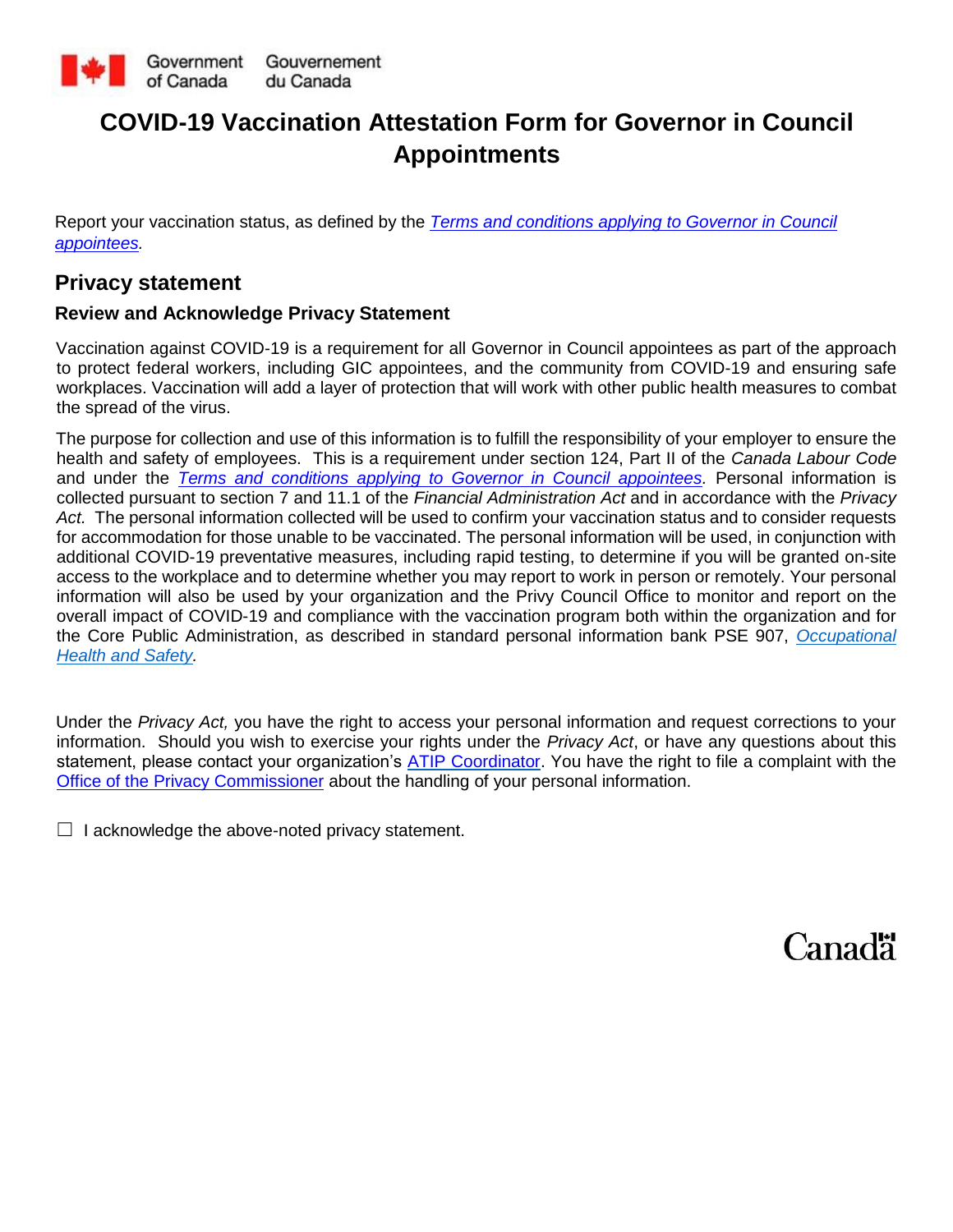### **Personal information**

| Name:                                                                                                       |                                                                                                                  |
|-------------------------------------------------------------------------------------------------------------|------------------------------------------------------------------------------------------------------------------|
|                                                                                                             |                                                                                                                  |
|                                                                                                             |                                                                                                                  |
|                                                                                                             |                                                                                                                  |
|                                                                                                             | I attest that my COVID-19 vaccination status is: (required)                                                      |
|                                                                                                             | As defined by the Terms and conditions applying to Governor in Council appointees                                |
| Fully vaccinated                                                                                            |                                                                                                                  |
|                                                                                                             | Partially vaccinated (in addition to your attestation, you must also provide the date of your first vaccination) |
| Date of first vaccination:                                                                                  |                                                                                                                  |
| Unvaccinated                                                                                                |                                                                                                                  |
| $\Box$ Unvaccinated because I am requesting accommodation                                                   |                                                                                                                  |
| I am requesting accommodation                                                                               |                                                                                                                  |
| This section is required if you have indicated that you are unvaccinated because you require accommodation. |                                                                                                                  |
|                                                                                                             | Due to a medical <b>contraindication</b> (or)                                                                    |
| Under a prohibited ground of discrimination under s.3(1) of the Canadian Human Rights Act                   |                                                                                                                  |
| Indicate Canadian Human Rights Act ground                                                                   |                                                                                                                  |

This section is required if you have indicated that you are unvaccinated under a prohibited ground of discrimination under s.3(1) of the *Canadian Human Rights Act.* 

☐ Religion **(or)** 

☐ Another prohibited ground under s.3(1) of the *Canadian Human Rights Act* 

By submitting this form, I certify that the statements I have made and the information I have disclosed in this form are true, complete, correct and in accordance with the **Ethical Guidelines for Public Office Holders**. I understand that if my vaccination status changes, I must complete a new vaccination status attestation. I acknowledge that the information I submit in this form is subject to verification and audit and I specifically acknowledge that my manager reserves the right, at the manager's sole discretion, to request proof of vaccination.

**Candidate signature:**  $\begin{vmatrix} \cdot & \cdot & \cdot \\ \cdot & \cdot & \cdot \\ \cdot & \cdot & \cdot \end{vmatrix}$  Date: